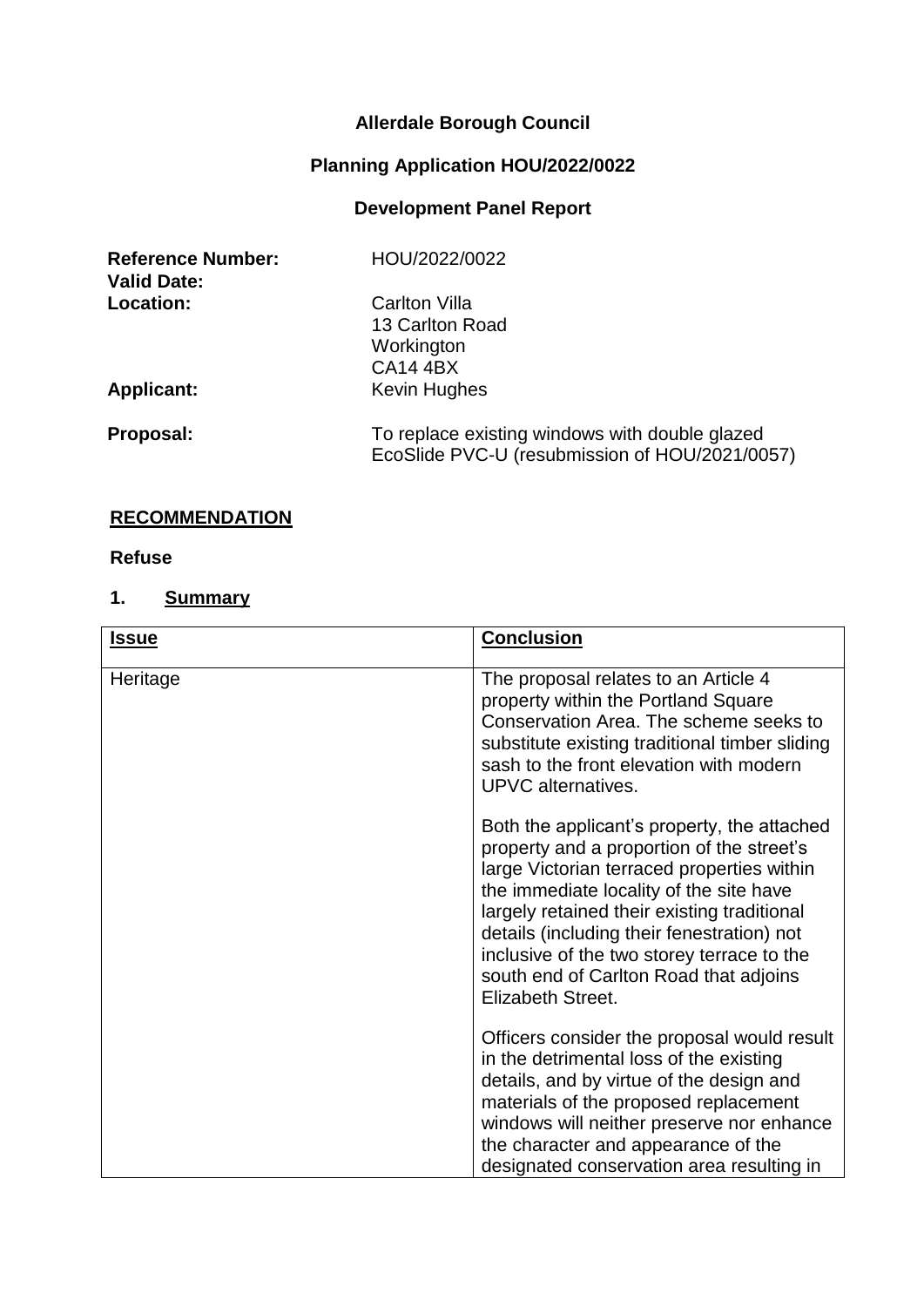| significant harm to the facade facing<br>Carlton Road.                                                                                       |
|----------------------------------------------------------------------------------------------------------------------------------------------|
| There will be consequent harm to the<br>significance of this designated heritage<br>asset which is not outweighed by any<br>public benefits. |
| The proposal is therefore considered<br>unacceptable being contrary to the criteria<br>of Policy S27 of the Allerdale local plan<br>(Part 1) |

# **2. Introduction**

2.1. This application had been referred to the Development Panel by Councillor Heaslip.

# **3. Proposal**

- 3.1. The applicant seeks to replace the existing timber windows upon on the front elevations of the dwelling. This comprises of replacing X 7 single glazed, timber, sliding wooden sash windows with double glazed ECOSlide PVC-U sliding windows. The windows in question relate to: 3 X bay windows to the ground floor principal elevation, 3 X windows to the 1<sup>st</sup> floor principal elevation and 1 X 2<sup>nd</sup> floor window to the principal elevation. The application will seek an amended design from multipane windows to a two pane design.
- 3.2. The plans for consideration are:-
	- Application Form
	- Front Elevation
	- Window Brochure
	- Site Location Plan
	- Supporting statement
	- Appendix  $C -$  Windows
	- MH/KT/22/01 Site Location Plan, Block Plan and Elevations Received 04/03/22
	- MH/KT/22/03 Sectional Drawings Received 04/03/22
	- Design and Access Statement Received 04/03/22
	- MH/KT/22/02 Proposed Windows Received 04/03/22

The particulars can be viewed at;-

 https://allerdalebc.force.com/pr/s/planningapplication/a3X3X00000B9ES6UAN/hou20220022?tabset-e3f5c=2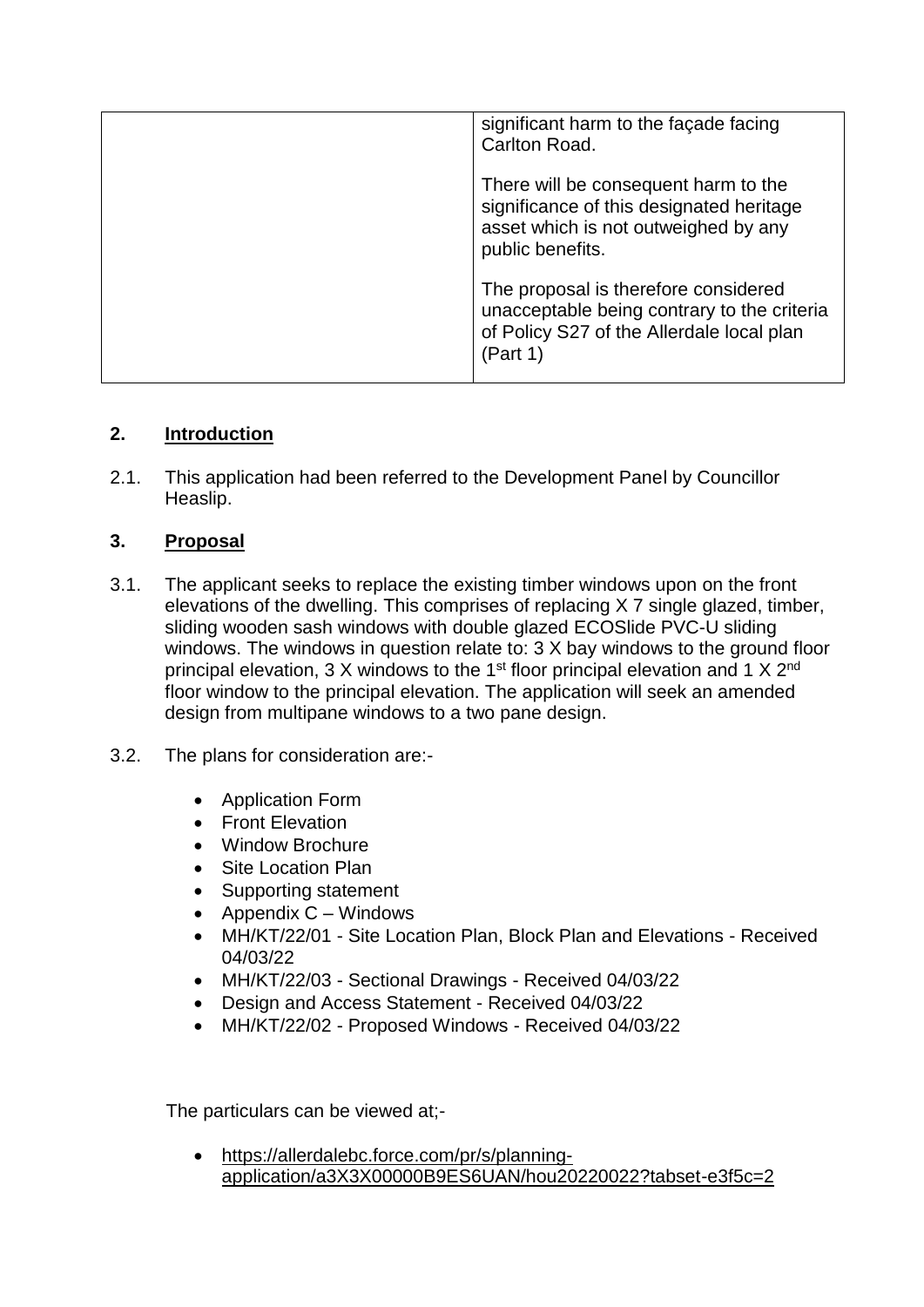- 3.3. As part of the submission, the applicant provided a supporting statement which detailed that the existing windows are no longer functional and are creating structural damage to the floor joists, the wood panelling and furthermore the internal window frames had suffered rot which was confirmed by their restoration specialist builder. The applicant has also confirmed their reasons for changing the existing windows to UPVC given the concerns in relation to the damage created by the existing windows, they would potentially face these issues again in the future due to modern windows being of soft wood.
- 3.4. The applicant confirmed the proposed windows are to be foil wrapped with wood grained coating to mimic the appearance of timber windows, with run through horns and slender astragal bars that mimic the design of the existing windows.
- 3.5. The applicant has highlighted that this type of window has been approved within the Workington Conservation Area, approved under planning references HOU/2018/0167 (21 Elizabeth Street) & HOU/2021/0202 (25 Park End Road).

The particulars of these applications can be viewed at;-

- [https://allerdalebc.force.com/pr/s/planning](https://allerdalebc.force.com/pr/s/planning-application/a3X3X000004DJ4jUAG/hou20180167?tabset-e3f5c=2)[application/a3X3X000004DJ4jUAG/hou20180167?tabset-e3f5c=2](https://allerdalebc.force.com/pr/s/planning-application/a3X3X000004DJ4jUAG/hou20180167?tabset-e3f5c=2)
- [https://allerdalebc.force.com/pr/s/planning](https://allerdalebc.force.com/pr/s/planning-application/a3X3X00000B9DTQUA3/hou20210202?tabset-e3f5c=2)[application/a3X3X00000B9DTQUA3/hou20210202?tabset-e3f5c=2](https://allerdalebc.force.com/pr/s/planning-application/a3X3X00000B9DTQUA3/hou20210202?tabset-e3f5c=2)

# **4. Site description**

- 4.1. The applicant's property is located within Workington Conservation Area and is protected by an Article 4 Direction. The existing windows in with regards to the ground floor bay window, are of a multi-pane design and their transoms and glazing bars are fine and delicate in section. Officers considered their decorative design and materials contribute to the overall traditional character of the applicants compliment the traditional materials of the existing windows, preserve the historic character of the Conservation Area.
- 4.2. The wider architectural and historic character upon the Northern end of Carlton Road, in relation to the Victorian terraced dwellings; has been preserved and retains the character of the Conservation Area. The adjoining property, No 11 Carlton Road has replica windows to the host dwelling in terms of design and materials (albeit of timber double glazing). The historic value and significance of this part of the Conservation Area relates to its landuse as a residential part of the town with its larger decorative Victorian properties demonstrating scale and wealth.
- 4.3. It was noted from the officer's site visit that there is a small number of individual unauthorised UPVC windows upon the 3 storey Victorian dwellings sited upon Carlton Road, which are out of character within the street scene and do not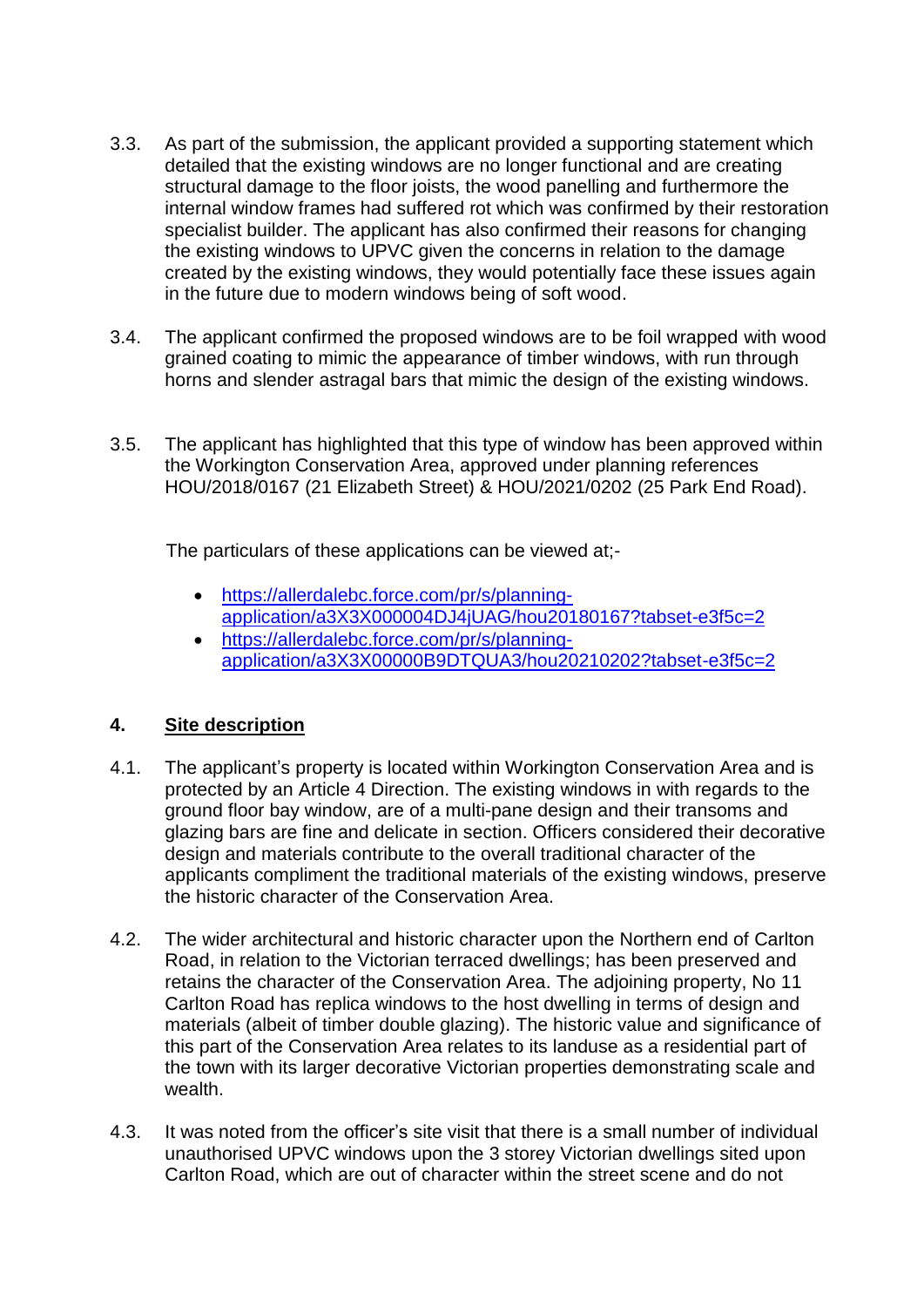integrate well within the immediate locality. Taking into consideration these windows are unauthorised and would unlikely be supported, officers cannot base their assessment based upon the use of UPVC on this part of Carlton Road. The Victorian dwellings upon the Northern part of Carlton Road form a relatively unspoiled Victorian terrace, the existing traditional windows within these dwellings play an integral part of the period character of the dwellings and make a positive contribution to the Conservation Area.

4.4. It was noted from the officers site visit that the terrace sited to the Southern end of Carlton Road that compromise of two storey dwellings; 1-9 Carlton Road, has largely lost their traditional features and materials, however these dwellings are not comparable with the traditional 3 storey Victorian dwellings sited upon Carlton Road and offer little value to the Conservation Area given their modern proportions and appearance.

# **5. Relevant Planning History**

5.1.The following history is relevant to the proposal –

- 2/2000/0556 13 Carlton Road Replace existing side and rear elevation windows and rear door with UPVC – Approved with conditions
- 2/2008/0938 13 Carlton Road Change of use from residential to business use Refused
- HOU/2021/0057 13 Carlton Road To replace existing windows to double glazed timber and replacement of existing timber door to wood grain replica in UPVC – Granted with conditions
- 2/2012/0292 1 Lorne Villas Remove existing French doors and replace with pvcu sliding sash window. Remove and replace dining room timber window with pvcu sliding sash window. Removal of existing timber door and replace with composite door. – Refused. Appeal dismissed. This application was refused by virtue of design and materials and it was considered the proposal would neither preserve nor enhance the Conservation Area.
- 2/2013/0056 35 Park End Road replace existing timber framed windows with UPVC sliding sash– Refused. It was considered that the proposed windows would neither preserve nor enhance the character or appearance of this particularly high quality part of the Portland square Conservation Area.
- HOU/2017/0249 3 King Street to replace the current windows for composite sash windows and a composite front door. Window sizes 900 x 1600- Refused. Appeal dismissed.
- 2/2004/0131 21 Elizabeth Street (with side elevation fronting onto Carlton Road) Replacement windows to side of dwelling with upvc slide and sash Refused. This application was refused as it was considered that the loss of traditional features in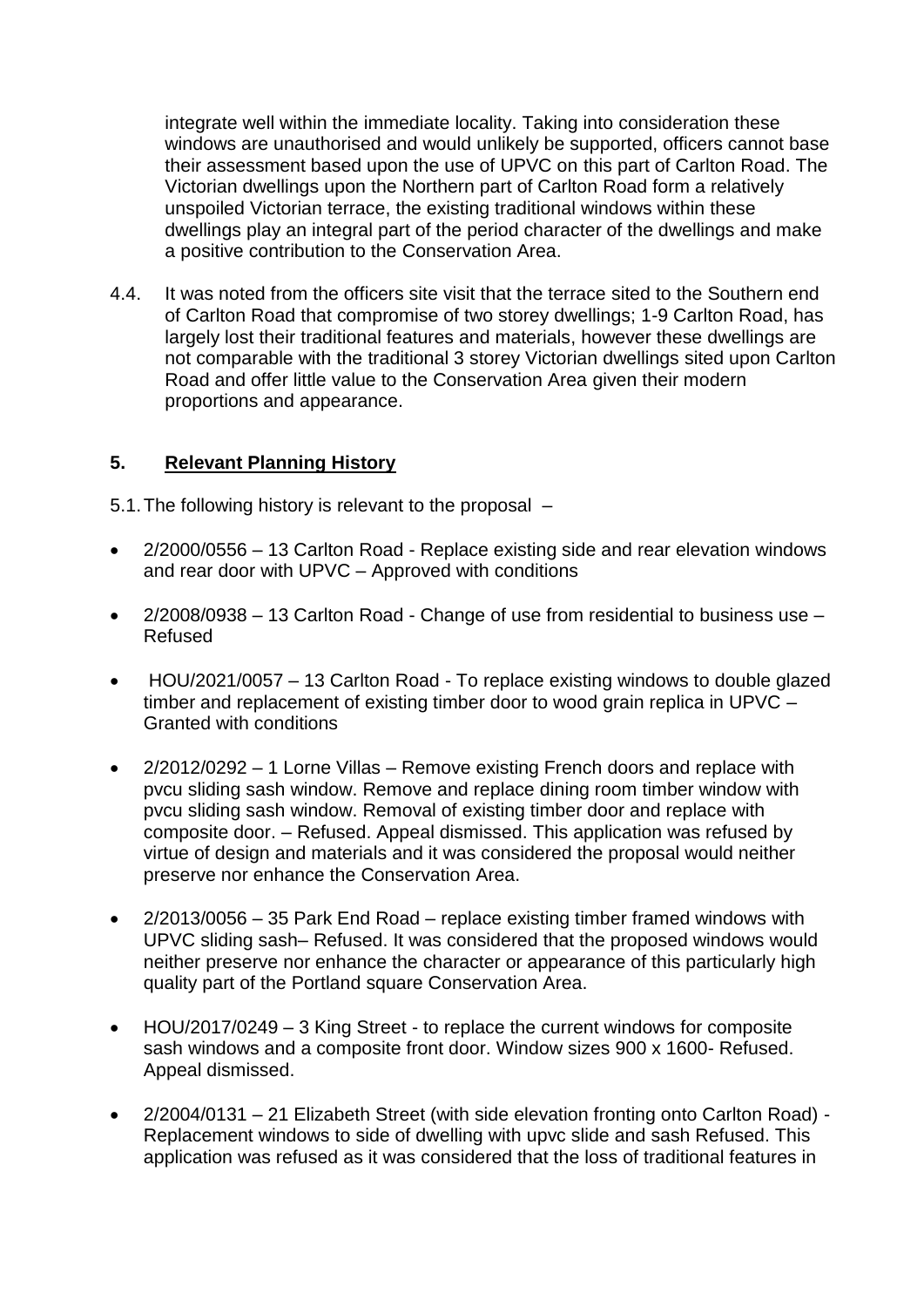the form of existing timber sliding sash windows within a prominent gable to the detriment of the character of the conservation area.

#### **6. Representations**

#### **Workington Town Council**

6.1. No response to date.

#### **Other representations**

6.2. As a result of consultation process, a letter of support was received from a neighbouring property.

#### **7. Environmental Impact Assessment**

7.1. With reference to The Town and Country Planning (Environmental Impact Assessment) Regulations 2017 the development falls within neither Schedule 1 nor 2 and, as such, is not EIA development.

#### **8. Duties**

8.1. For Listed Buildings:

Section 66(1) of the Listed Buildings Act 1990 states that, in considering whether to grant planning permission for development which affects a listed building or its setting, the local planning authority shall have special regard to the desirability of preserving the building or its setting or any features of special architectural or historic interest which it possesses.

8.2. For conservation areas:

Section 72(1) of the Listed Buildings Act 1990 states that, with respect to any buildings or other land in a conservation area, special attention shall be paid to the desirability of preserving or enhancing the character or appearance of that area.

# **9. Development Plan Policies**

# **Allerdale Local Plan (Part 1) 2014**

9.1. The following policies are considered to be relevant:-

Policy DM15 - Extensions and alterations to existing buildings and properties Policy S2 Sustainable Development Policy S3 Spatial Strategy and Growth Policy S4 Design Principles Policy S27 Heritage Assets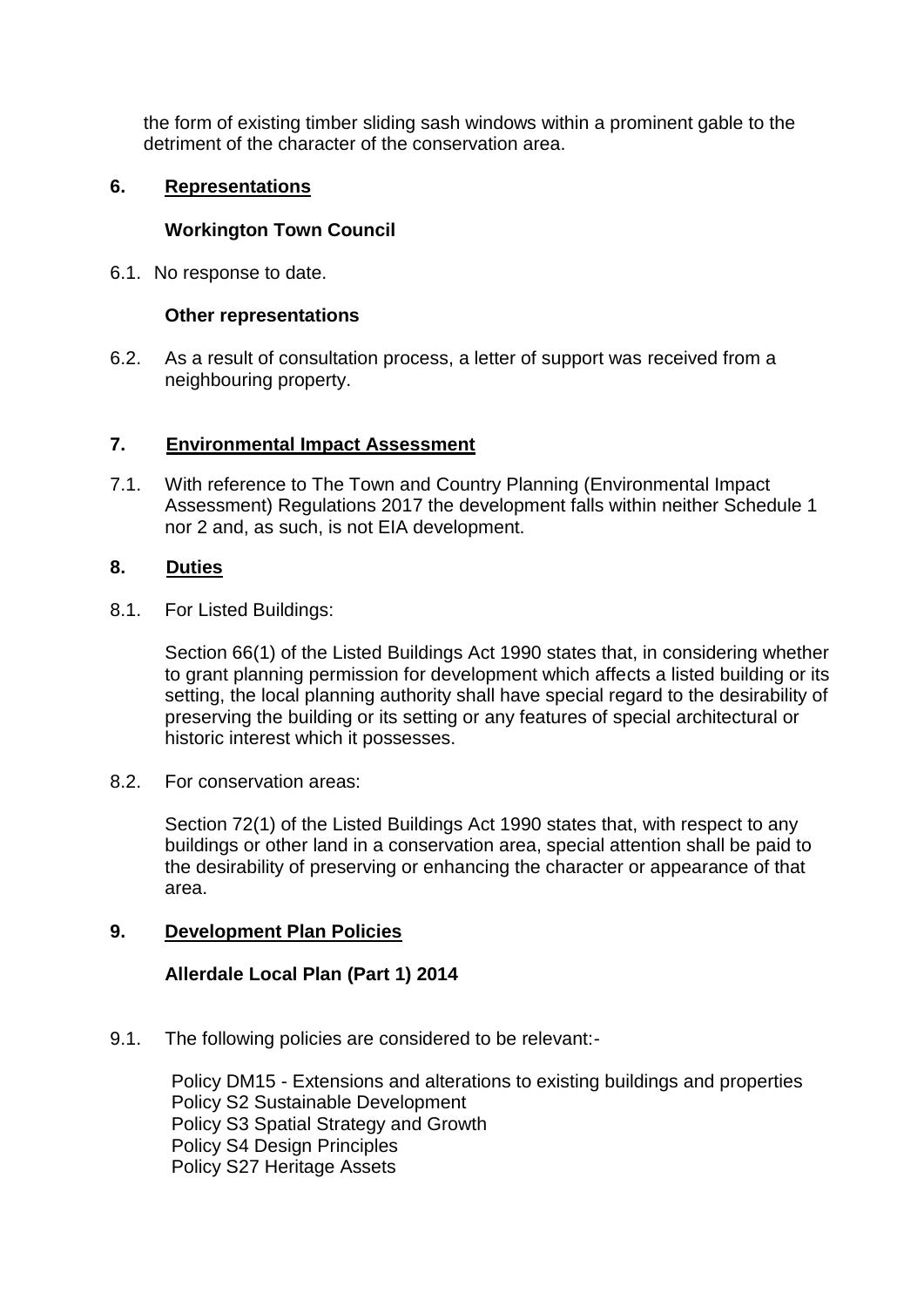Policy S32 Safeguarding Amenity

These policies can be viewed at: [https://www.allerdale.gov.uk/en/planning-building-control/planning-policy/local](https://www.allerdale.gov.uk/en/planning-building-control/planning-policy/local-plan-part-1/)[plan-part-1/](https://www.allerdale.gov.uk/en/planning-building-control/planning-policy/local-plan-part-1/)

#### **10. Other material considerations**

National Planning Policy Framework (NPPF) (2021)

Council Strategy 2020-2030

#### **11. Policy weighting**

- 11.1. Section 38(6) of the Planning and Compulsory Purchase Act 2004 requires that, if regard is to be had to the development plan for the purpose of any determination to be made under the Planning Acts, the determination must be made in accordance with the plan unless material considerations indicate otherwise. This means that the Allerdale Local Plan Parts 1 and 2 have primacy.
- 11.2. However, paragraph 218 of the National Planning Policy Framework (NPPF) 2021 advises that policies in that Framework are material consideration which should be taken into account in dealing with the applications from the day of its publication. In this context it is noted that paragraph 219 of the NPPF 2021 advises that due weight should be given to development plan policies according to their degree of consistency with the NPPF (the closer the policies in the plan to the policies in the Framework, the greater the weight that may be given).
- 11.3. The policies relevant to the determination of this application are considered to be consistent with the NPPF and as such, the policies are afforded full weight

# **12. Assessment:**

12.1. The site under its Article 4 direction within the designated Conservation Area is sensitive from a heritage perspective (especially from public viewpoints along the road frontage). Therefore the significance of the property and it surroundings including its contribution to the Conservation Area requires evaluation. Each application should be assessed on its individual planning merits.

# **Significance**

- 12.2. Carlton Road adjoins a busy thoroughfare; the A66 Ramsey Brow. The site in question compromises of a 3 storey semi-detached Victorian Villa. The properties upon this part of Carlton Road have open frontages, with limited front curtilages with the principal elevation directly adjacent to the highway.
- 12.3. The 3 storey Victorian terraced dwellings (sited to the Northern end) of Carlton Road have also predominately retained their historic character within the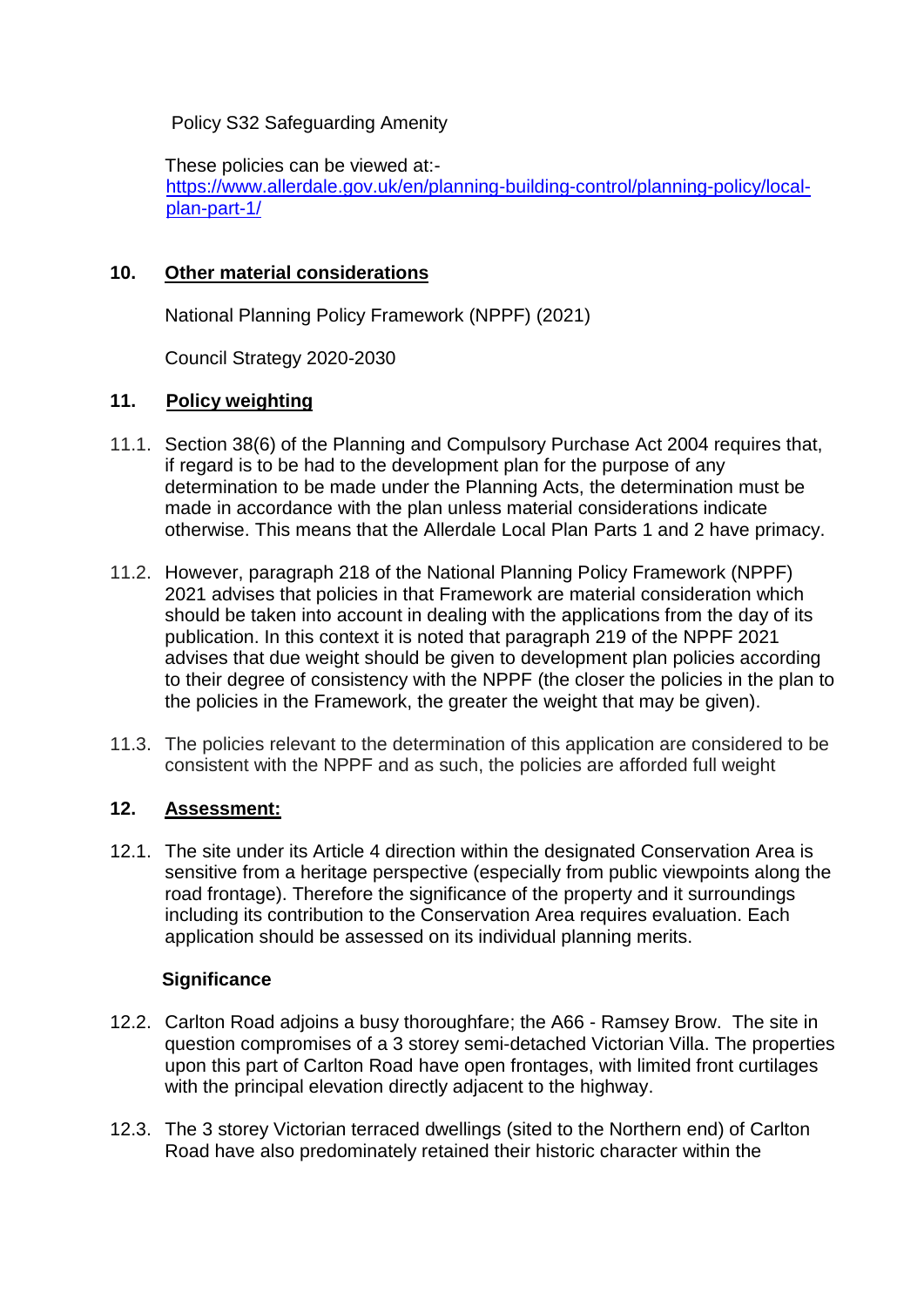Conservation Area and is relatively unspoiled by virtue of the distinctive decorative detailing to the front façade of these dwellings.

- 12.4. The host dwelling is attached to No.11 Carlton Road and the two dwellings are read as a group, of a symmetrical design and of the same materials to the host dwelling, albeit the attached property No. 11 benefits from timber double glazed windows. The host dwelling has secured planning permission under planning reference; HOU/2021/0057, which sought to replace the existing windows to double glazed timber frames and also included the replacement of existing timber door to wood grain replica in UPVC.
- 12.5. The dwelling has also secured planning permission under planning reference 2/2000/0556 to replace the existing side and rear elevation windows and rear door with UPVC, however the side gable elevation is less prominent than the front elevation due the siting of the adjacent dwellings and its perpendicular orientation to the highway limits the extent of public view of the gables existing openings and their associated fenestration. The limited views from public vantage points and the subservient nature of these elevations mean that their contribution to the overall significance of the asset is far more limited. i.e. represents a less sensitive location in the Conservation Area.

#### **Impact on and Harm to Heritage Assets**

*12.6.* Policy S27 is the principal policy for the consideration of the proposal given the sensitivity of the site –

 '*The historic environment including all heritage assets and their settings will be conserved and enhanced in a manner appropriate to their intrinsic historic value and significance, their importance to local character, distinctiveness and sense of place, and to other social, cultural economic or environmental benefits/values. The Council will work with partners to seek the conservation and enhancement of all designated or non-designated heritage assets within the Plan Area. In determining applications that could affect the significance (including character, appearance, historic value, value to people and setting) of a heritage asset and/or archaeological asset, the following factors will be taken into account:* 

- *· The level of significance of the heritage asset(s).*
- *· The impact of the proposal on the significance (including setting) of the 2 (It should be noted that these figures are based on the number of listings, but many listings include more than one building, so the total number of buildings that are listed is greater). Strategic Policies – Built and Historic Environment Allerdale Local Plan (Part 1) – Adopted July 2014 120 heritage asset(s).*
- *· How the significance and/or setting of the asset could be better revealed. · Opportunities for mitigating climate change without damaging significance. Only proposals which do not harm any positive qualities of the heritage asset(s) will be approved, unless there is a clear and convincing public benefit to the proposal that will outweigh the harm caused to the asset(s). If the public benefits of a proposal outweighs and justifies the loss of a heritage asset, it must be fully recorded in accordance with agreed criteria which will be proportionate to the value and significance of the heritage asset.*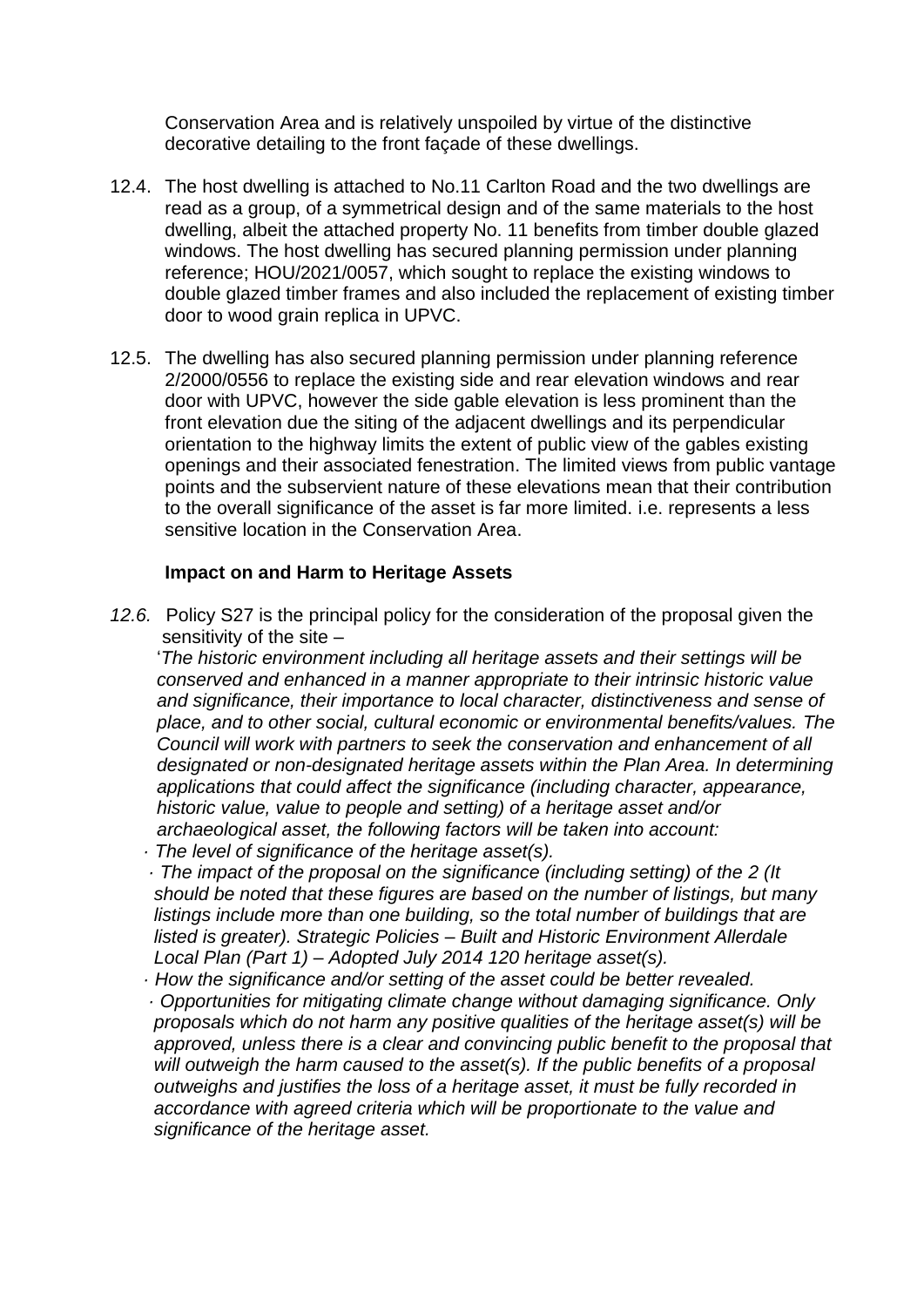- 12.7. The existing windows by their design and materials represent an important integral feature upon the building. It is for members to therefore judge whether or not the merits of the proposed replacement windows would preserve or enhance the character of the Conservation Area. These aspects can be divided into two categories:
- 12.8. (i) Materials timber represents the traditional material used on fenestration details on properties within the Conservation area. Whilst the applicant has referred to other approved UPVC windows elsewhere in the Conservation Area, each site has to be assessed on its individual merits looking at the context of both the individual property itself and those in its immediate locality i.e. how strong is the heritage value in its immediate vicinity. Officers consider the setting of the applicant's property is primarily within the context of the larger Victorian properties which it forms part of upon Carlton Road and would not be seen in the context of the other two storey terraced properties to the south of the site. The proposal would therefore introduce a modern material onto a predominantly intact set of frontages to these traditional properties. Officers consider the proposed UPVC materials would contrast with the white painted timber frames. This contrast will be exacerbated by contrasting mix of both modern and timber windows on the same front façade as the adjoining neighbouring dwelling; No.11 Carlton Road (No 11 Carlton Road benefits from timber double glazed sliding sash windows). The existing timber windows upon the host dwelling have timber frames and glazing bars which are fine in section and replicates the design of the adjoining neighbouring property, they are finesse in nature and as aforementioned these two dwellings read as a group. Officers therefore consider the proposed adoption of modern materials at this location would erode the character of the street scene and its significance.
- 12.9. (ii) Means of opening Whilst officer welcome the applicants pursuit of a sliding sash window type it is observed that these are dual opening (partially for cleaning purposes). The opening mechanism of the proposed windows (tilt and easy clean), and their potential projection beyond the fade of the frontage and gable would appear out of character upon the street scene i.e the existing sliding sash windows retain a flush fitting fenestration to the façade which does not project. This would have an adverse impact upon the appearance of the applicants dwelling itself, the façade and setting of the adjoining neighbouring terraced dwellings plus other nearby properties in the wider Conservation Area, with a prevailing dominance of existing sliding sash window types. Given that the conservation area extends over a wide area the harm is probably less than substantial but still significant.
- 12.10. The existing dwelling has approval for UPVC within the side elevation under planning reference 2/2000/0556. In relation to the side elevation windows, the harm is seen to be minimal given the limited views from public vantage points, whereas the front elevation is much more prominent within the street scene, additionally officers have concerns by virtue of the 'tilt & easy clean' function which allows the windows to be tilted inwards (for cleaning purposes), which is not a traditional sliding sash opening mechanism and is similar to that of a casement window.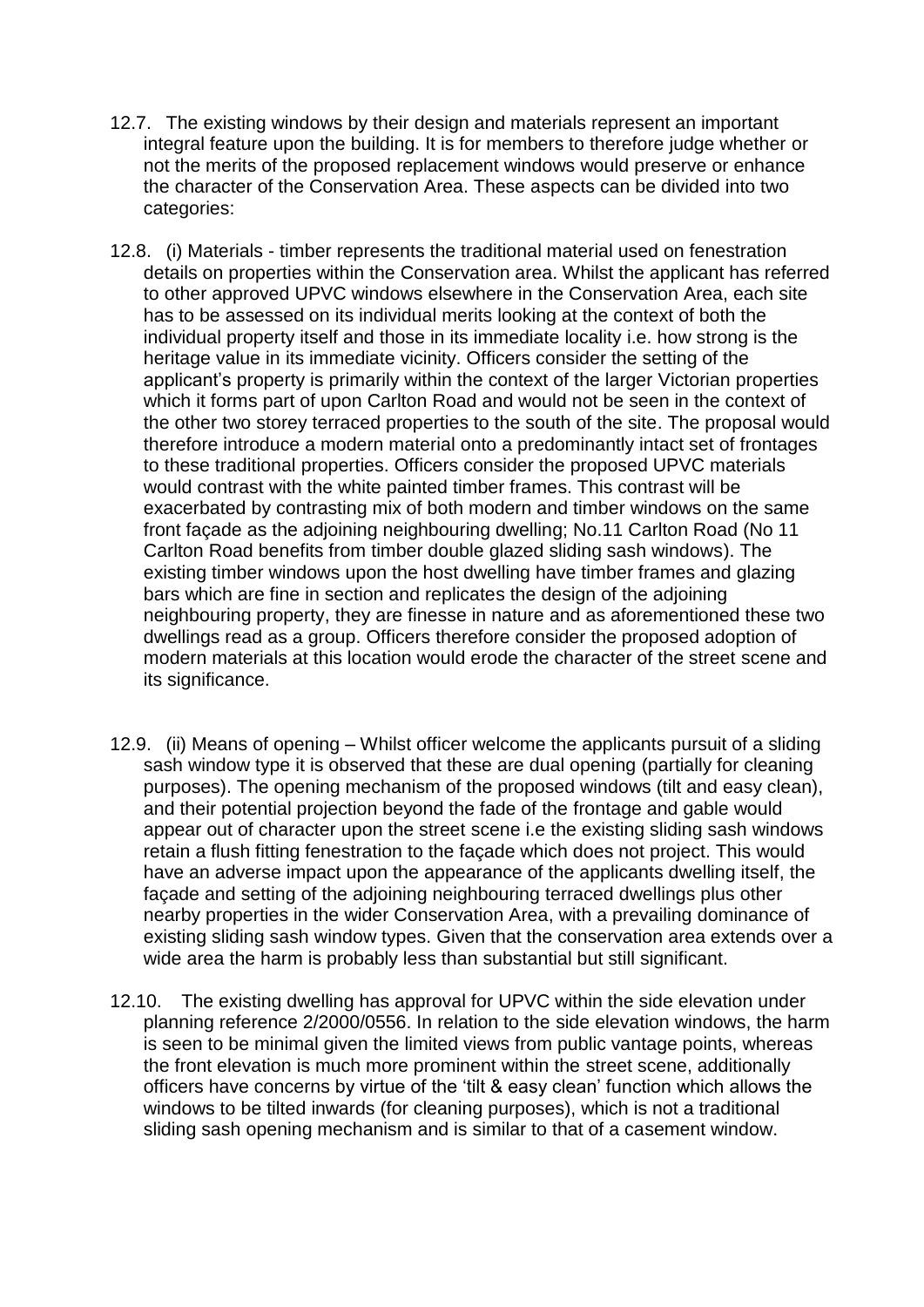- 12.11. It was noted that other dwellings within the immediate locality were refused Planning Permission to replace existing timber framed windows to UPVC sliding sash to the front elevations –
	- 35 Park End Road 2/2013/0056 Replace existing timber framed windows with upvc sliding sash windows – Refused. The application was refused as it was considered the proposal would not preserve or enhance the character of the Conservation Area and *'approving the application would set a precedent which could lead to the loss of all traditional wooden windows in non-listed buildings within the Conservation Area'.*
	- 1 Lorne Villas 2/2012/0292 Remove existing French doors and replace with pvcu sliding sash window. Remove and replace dining room timber window with pvcu sliding sash window. Removal of existing timber door and replace with composite door – Refused. The inspector dismissed the appeal (APPG0908/D/12/2181127) at No. 1 Lorne Villas against the refusal of upvc windows to the front and side elevation of a property at Lorne Villas. It was stated that it is likely that upvc windows will '*appear rather crude in comparison to the detailing of the remaining timber sliding sashes'* and additionally 'the grained composite surface would jar with the painted finish of the adjacent door and windows'. The appeal furthermore stated that the front and side elevations are '*substantially unspoilt and are an attractive element in the street scene. It an element that needs to be protected and managed sensitively'.* Carlton Road and its immediate neighbours are also substantially unspoilt and attractive.
	- 3 King Street HOU/2017/0249 to replace the current windows for composite sash windows and a composite front door. Window sizes 900 x 1600. – Refused. The inspector dismissed the appeal (APP/G0908/D/18/3198453) at 3 King Street, it was stated by the inspectorate *'the majority of the properties in this area are historic buildings which have largely retained their original windows, often timber sliding sash, and have a strong sense of character which contributes positively to the character and appearance of the Conservation Area'.* The inspectorate also noted *'The use of woodgrain effect UPVC would not disguise the nature of the material which is smooth, shiny and modern. Therefore the proposed windows would adversely affect the traditional integrity of the appeal building and consequently would not preserve or enhance the character or appearance of the Conservation Area.'* and additionally highlighted *'The slow degradation of the special architectural and historic qualities of the area by uncontrolled and ad hoc UPVC windows does not justify granting planning permission in the context of the special attention that must be paid to the desirability of preserving or enhancing the character or appearance of the area as a whole. Moreover to do so on appeal against this background would send out the wrong message. By quoting the circumstances of such a decision, even though each case should in the first place be considered on its individual merits, would probably mean that the Council would find its efforts to resist other applications for UPVC windows in the area undermined and the incremental effect could cause significant harm to the historic character of the area '.*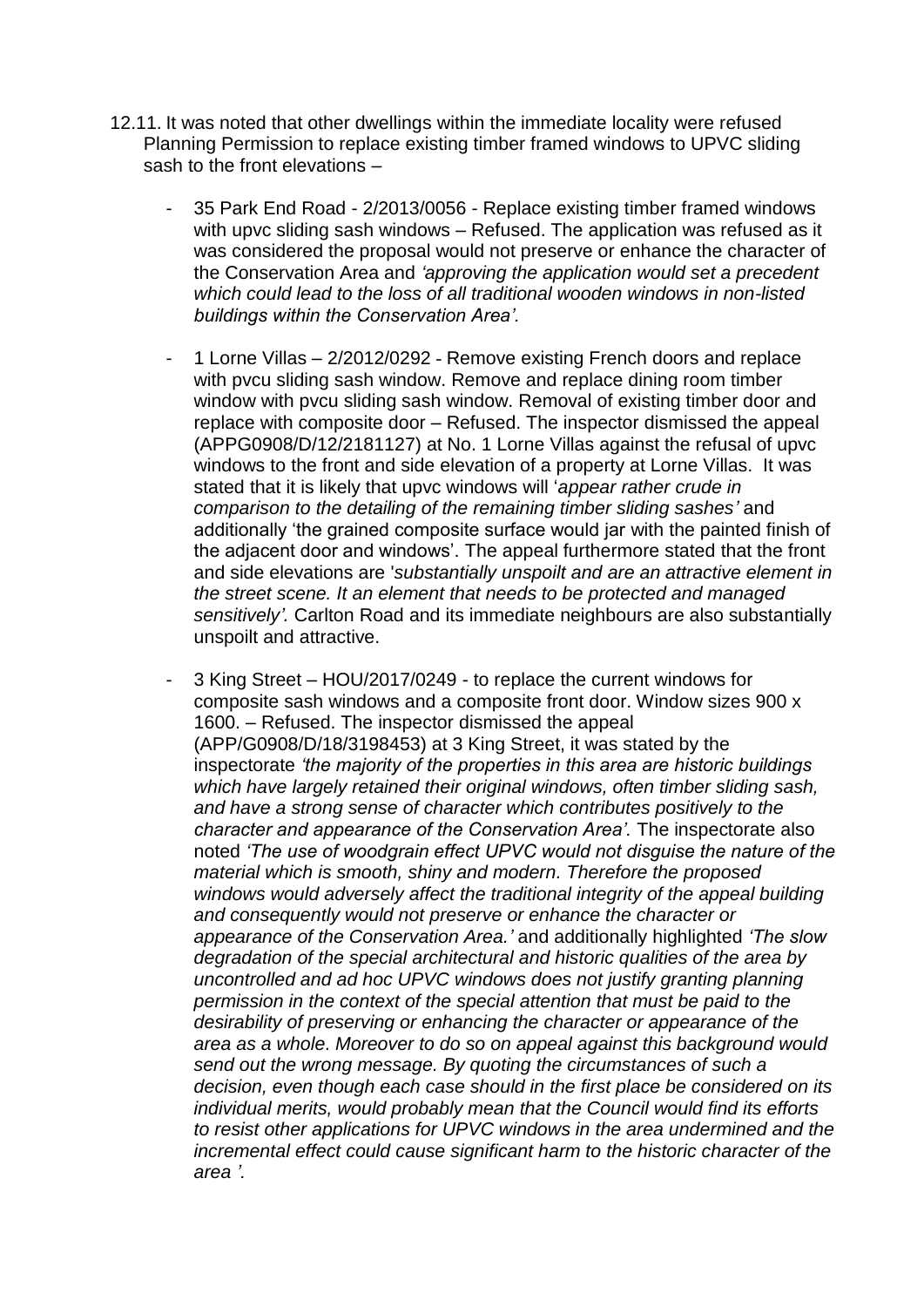The inspectorate also addressed the cost implications between UPVC/timber *- 'In this case reference has been made to the previous windows being beyond repair and the cost of timber replacements being in the order of £7700 - the appellant not having the funds to cover this. However there is no evidence to show that repairs were not possible and uneconomical. The cost issue therefore has limited weight. Consequently the public benefits would not outweigh the great weight that should be given to the designated heritage asset's conservation'* and additionally noted the applicants concerns in relation to unauthorised UPVC windows within the are Conservation Area – *' The appellant has expressed concern about how the Council has not dealt with the issue of other UPVC windows in the Conservation Area. Nevertheless, these concerns are separate from the planning merits of the proposed development and they have little bearing on the outcome of this appeal'.*

- 4 Portland Street 2/2016/0517 replacement of 6 wooden windows with UPVC sliding sash and replacement door with composite door- Refused. The inspectorate dismissed the appeal, it was stated '*I acknowledge that the existing windows and door are falling into disrepair, and I note the appellant's position that, should be appeal be dismissed, they would leave the existing windows and door in place for reasons of cost effectiveness. However, these circumstances would not justify their replacement in unsympathetic materials'.* Additionally comments stated that *'the appellant contends that the new windows would offer greater security, energy efficiency and future adaptability than the existing ones. However, they have offered no substantive evidence to demonstrate that this would be the case. I have had regard to a letter of support for the proposal, but this has not led me to a different conclusion'*.
- 12.12. The applicant has contested the maintenance benefits of the scheme for uPVC windows, officers have already approved a scheme for timber sliding sash double glazed windows under planning reference HOU/2021/0057. This alternative timber option would both secure the heritage value of the applicant's property whilst replacing the existing windows which are in requirement of being replaced.

#### **Residential Amenity**

12.13. The window fenestration will remain as existing and will not impact upon residential amenity in terms of overlooking, over and beyond the existing arrangement. The proposal does not therefore conflict with policy S32 of the Allerdale Local plan (Part 1)

#### **Highway Safety**

12.14. Given the nature of the development there are no concerns in relation to highway safety.

# **Public Benefits**

12.15. Officers therefore have addressed the supporting statement supplied by the applicant, however officers do not support the proposal as submitted by virtue of the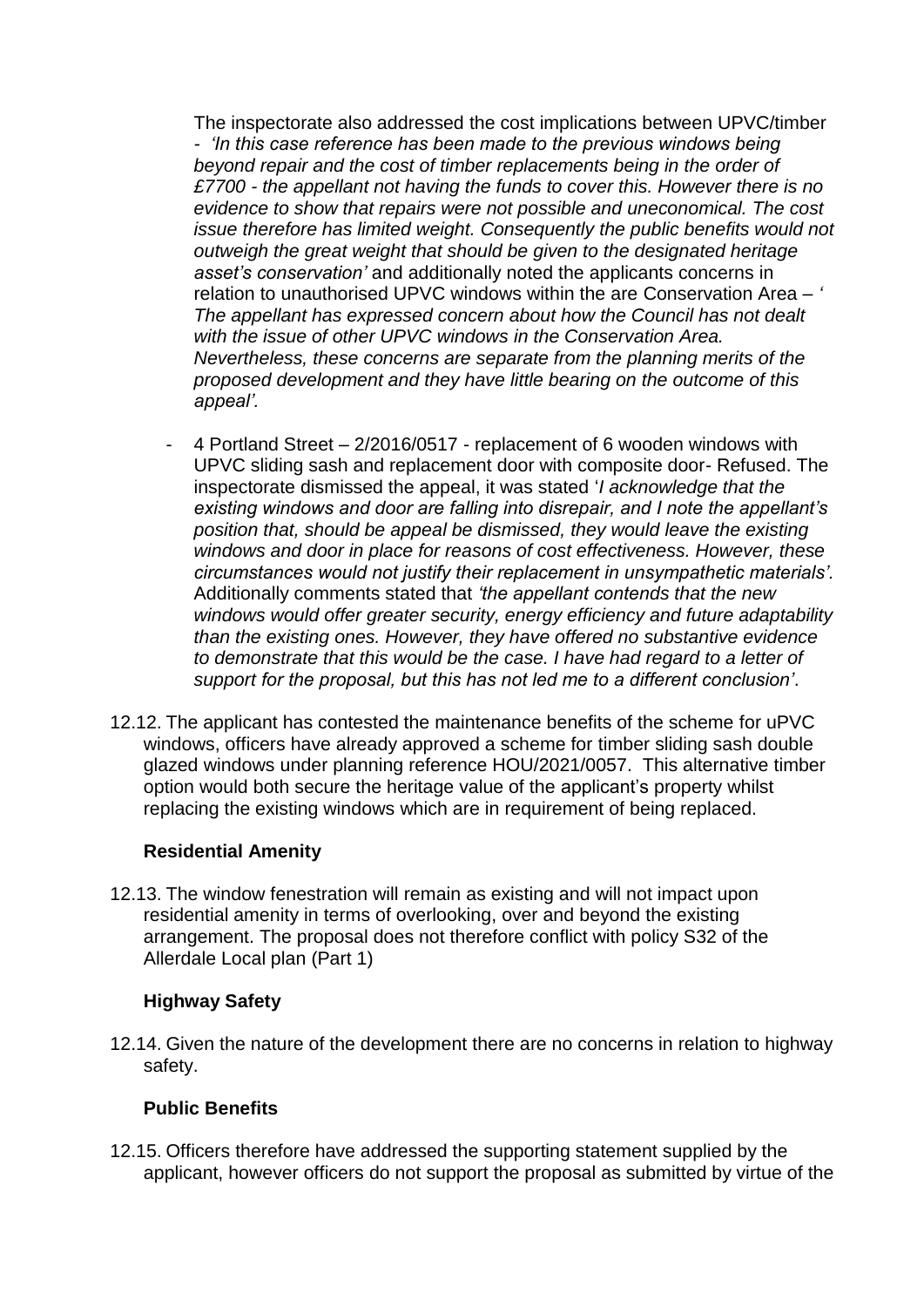proposed materials (predominately concerns with the use of UPVC to the frontage) and the means of opening, opening inwards to self-clean the proposed windows. There are no public benefits arising from the proposal to outweigh the harm to the Conservation Area.

#### **Balance and Conclusions**

13.0 The proposal will neither preserve nor enhance the character and appearance of the designated conservation area as a result of the harm from the proposed changes to the façade facing Carlton Road. There will be consequent harm to the significance of this designated heritage asset which is not outweighed by any public benefits. The proposal would be contrary to policies S2, DM15 and S27 of the adopted Allerdale Local Plan Part 1 (2014) and the provisions of the National Planning Policy Framework 2018. In addition, if the proposal were to be approved, it would set an undesirable precedent for similar proposals within the Conservation Area.

# **Local Financial Considerations**

Having regard to S70 (2) of the Town and Country Planning Act the proposal will have no local financial consideration.

#### **RECOMMENDATION**

**REFUSE.**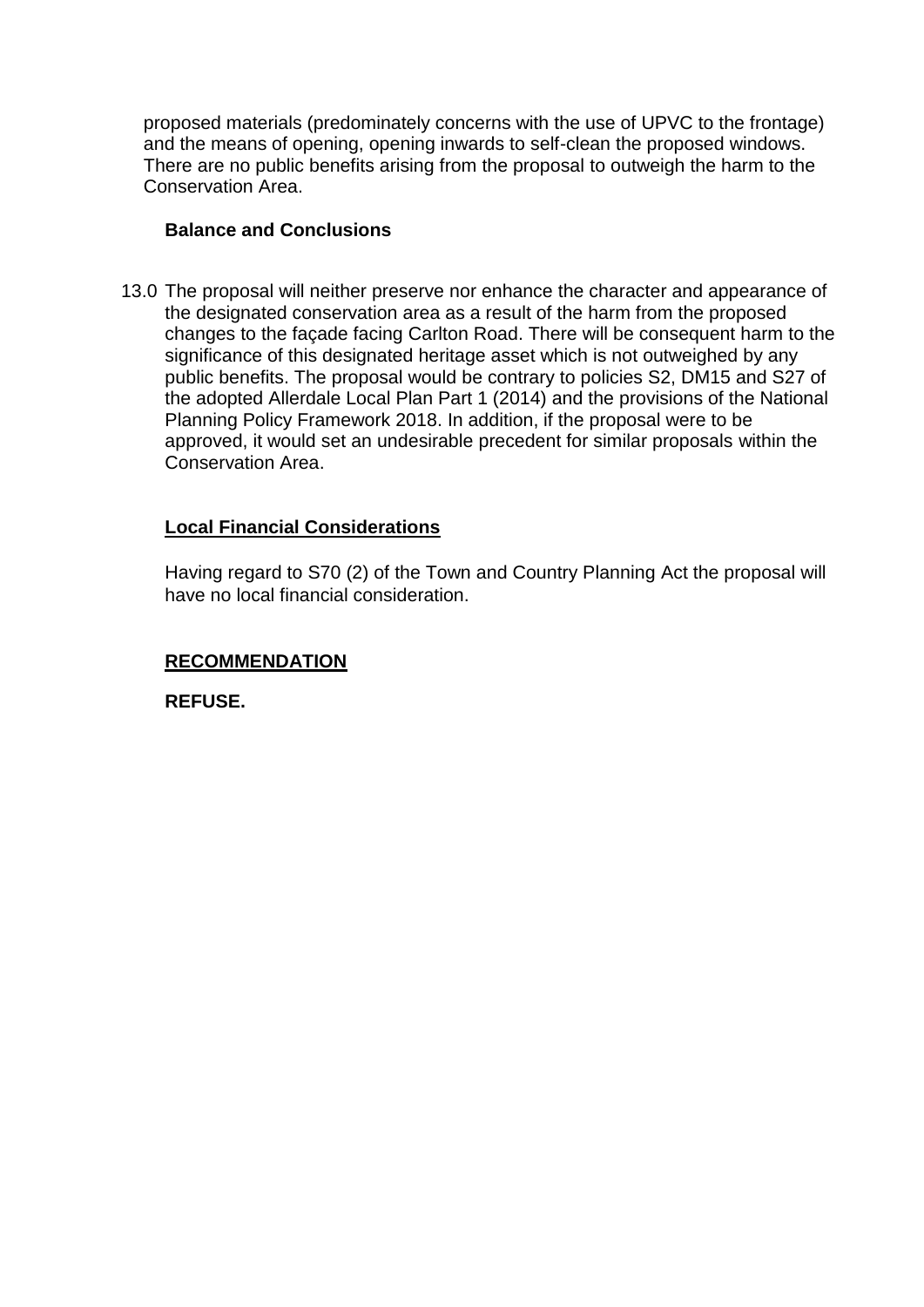# **Annex 1**

#### **Reasons for refusal**

The proposal, by virtue of its modern UPVC material and means of opening, will neither preserve nor enhance the character and appearance of the designated conservation area as a result of the harm from the proposed interventions to the façade facing Carlton Road. There will be consequent harm to the significance of this designated heritage asset which is not outweighed by any public benefits. The proposal would be contrary to policies S2, DM15 and S27 of the adopted Allerdale Local Plan Part 1 (2014) and the provisions of the National Planning Policy Framework 2018.

#### **Proactivity Statement**

The Local Planning Authority has acted positively and proactively in determining this application by assessing the proposal against, primarily, the development plan policies, any duties applicable and also all material considerations including emerging Local Plan policy, the National Planning Policy Framework and any stakeholder representations that may have been received. In this context, the Local Planning Authority has determined the application within a timely manner, clearly setting out the reason(s) for refusal, allowing the Applicant the opportunity to consider the harm caused and whether or not it can be remedied by a revision to the proposal. The Local Planning Authority is willing to meet with the Applicant to discuss the best course of action and is also willing to provide, without prejudice, pre-application advice in respect of any future application for a revised development.